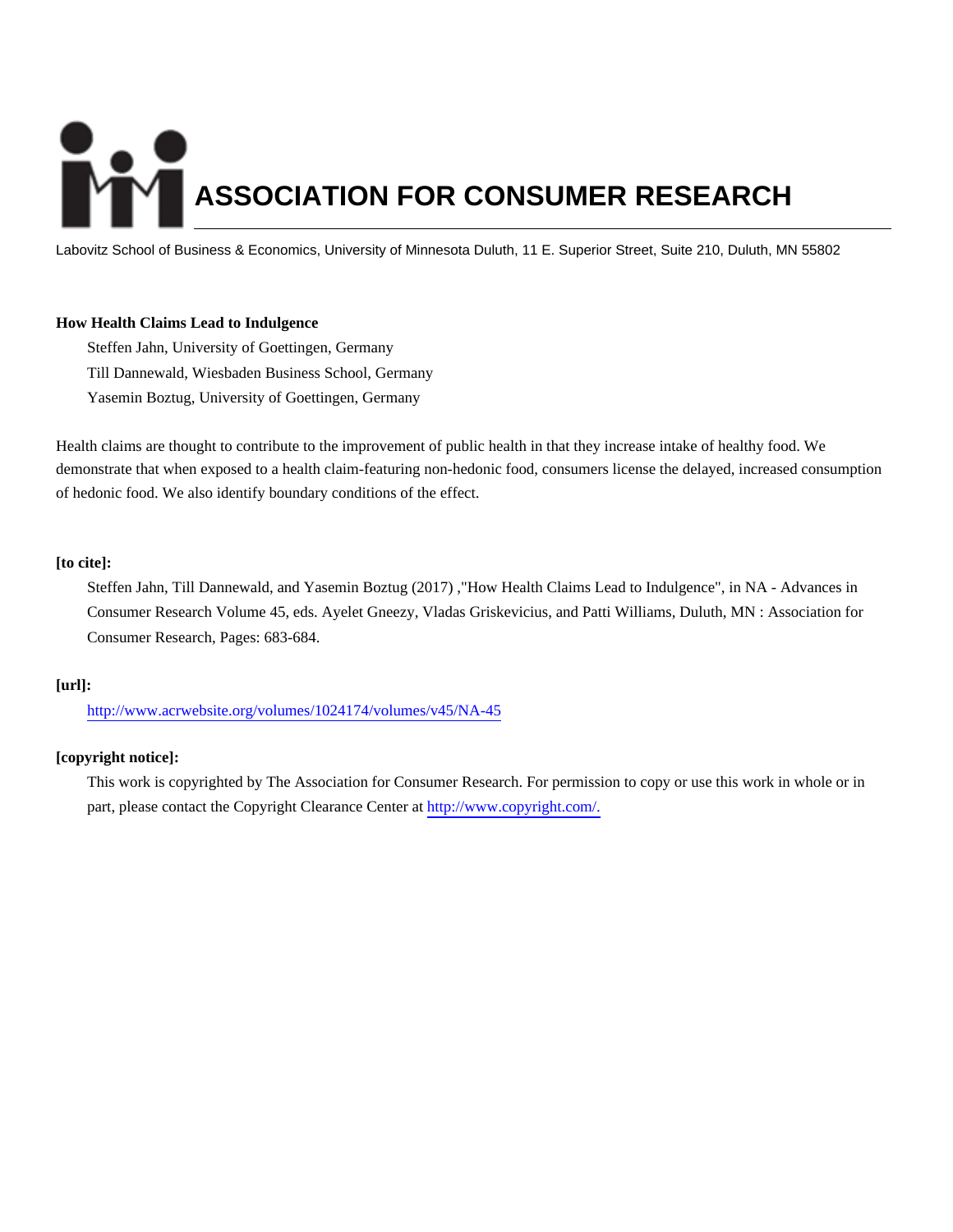# **How Health Claims Lead to Indulgence**

Steffen Jahn, University of Goettingen, Germany Till Dannewald, Wiesbaden Business School, Germany Yasemin Boztug, University of Goettingen, Germany

### **EXTENDED ABSTRACT**

Despite prevailing obesity problems, many people seem reluctant to exercise or restrain their food intake (Wansink 2014). Rather, we seem to prefer food that en passé contributes to our health and well-being. For instance, fat-, sugar- and sodium-reduced food is very popular, as are products that have certain health benefits: some nutrients may affect cardiovascular health (Engler and Engler 2006; Erdmann, Cheung, and Schroder 2008), while others may reduce the risk of dementia (Perez et al. 2012). To make these products' healthiness accessible to consumers, many producers provide health-related information front-of-package or back-of-pack. Health claims advertise a specific health benefit of the entire product or its ingredients, such as vitamins, fiber, or potassium. While nutrition claims (e.g., 'low fat') have been shown to negatively affect our diets (e.g., Belei et al. 2012; Wansink and Chandon 2006), (functional) health claims are thought to contribute to the improvement of public health (Williams 2005). Specifically, it has been argued that health claims assist people in making better informed food choices in that they increase intake of healthy food (Belei et al. 2012; Williams 2005).

A potentially negative outcome of health claims is that consumers perceive the respective products to be less caloric, thereby resulting in overconsumption of that food (Roe, Levy and Derby 1999; Wansink and Chandon 2006). In this paper, we put forth another mechanism that links health claim provision with undesired overeating. This mechanism involves exposure to a health claim-featuring non-hedonic food product and delayed increased consumption of hedonic food (that does not feature a health claim) among some consumers. Specifically, we argue that when exposed to a health claim, high self-control consumers obtain a moral license that allows indulgence later on. Our contention is based on research in the field of moral licensing (e.g., Khan and Dhar 2006; Miller and Effron 2010; Wilcox et al. 2009) indicating that thoughts about moral behavior can license subsequent indulgent consumption. We move beyond existing research and show that the presence of a health claim allows licensing the delayed, increased consumption of hedonic food. Moreover, we argue that this effect is particularly strong when the health claim addresses a consumer-relevant benefit (van Kleef, can Trijp, and Luning 2005; Verbeke 2005) and when consumers have high self-control (Wilcox et al. 2009). We examine another boundary condition to the health claim-induced licensing effect in the form of product type. While health claims on products from healthy or neutral categories (such as yogurt or soup) allow licensing, health claims on hedonic products (such as chocolate custard) may rather induce a goal conflict resulting in decreased indulgence (Belei et al. 2012).

Results from lab experiment 1 where participants first evaluated a non-hedonic product the featured either a relevant or less relevant health claim and subsequently had the opportunity to consume chocolate beans (which unbeknownst to them was measured afterwards) support our predictions: participants who were randomly assigned to the high-relevance condition consumed more chocolate beans than their counterparts in the low-relevance condition. While increasing self-control reduced hedonic food intake in the low-relevance condition, this effect was not observed in the high-relevance condition.

Results from lab experiment 2 where the relevant health claim was placed on a healthy or hedonic product (in the control conditions no health claim was featured on the product packages) are also supportive of our predictions: participants who were randomly assigned to the health claim/healthy product condition consumed more chocolate beans than participants in the no health claim/healthy product condition. At the same time, health claim presence on a hedonic product led to decreased chocolate bean consumption compared to the no health claim/hedonic product condition. While increasing selfcontrol reduced hedonic food intake when there was no health claim featured on the product (both healthy and hedonic), this effect was not observed when a healthy product featured the health claim. In the latter case, consumption remained almost unaffected by self-control. When the hedonic product featured the health claim, high self-control consumers were particularly reluctant to eat the chocolate beans.

Our findings extend existing research in showing that the mere presence of health cues can affect lagged consumption. This is an important addition to Wilcox et al. (2009) who only focused on the health cue's effect on immediate choice. Our results also replicate previous findings that showed that in case of a health claim-induced goal conflict, subsequent consumption of indulging drinks decreased (Belei et al. 2012). However, when the product featuring the health claim was non-hedonic (soup or yogurt), lagged consumption increased. We further qualify existing research in showing that not all health cues produce similar outcomes. Although it has been shown that personal relevance of health claims is important (van Kleef, can Trijp, and Luning 2005; Verbeke 2005), research examining the downstream consequences of health claim provision (e.g., Belei et al. 2012) did not consider personal relevance. Our results indicate that particularly health claims that are personally relevant stimulate moral licensing. This boundary condition can be interpreted as speaking against a mechanism involving the magic bullet effect, where consumers generalize messages in health claims from one benefit to another (Roe et al. 1999).

On a larger scale, this paper adds to the growing body of research pointing to undesired consequences of providing nutrition information (Chandon and Wansink 2007; Elshiewy, Jahn, and Boztug 2016; Pham, Mandel, and Morales 2016; Wansink and Chandon 2006). Research that compared a large number of health claims has shown some claims are better understood than others (Grunert et al. 2009; Lähteenmäki et al. 2010; Mariotti, Kalonji, Huneau, and Margaritis 2010). Misunderstanding can become problematic when it causes health halos (Chandon and Wansink 2007; Elshiewy, Jahn, and Boztug 2016; Roe et al. 1999) and ultimately results in malnutrition. While most existing research focused on this phenomenon, we identified a mechanism where correctly understood health claims result in overeating.

### **REFERENCES**

- Belei, N., Geyskens, K., Goukens, C., Ramanathan, S., and Lemmink, J. (2012). The Best of Both Worlds? Effects of Attribute-Induced Goal Conflict on Consumption of Healthful Indulgences. Journal of Marketing Research, 49 (6), 900-909.
- Chandon, P. and Wansink, B. (2007). The Biasing Health Halos of Fast Food Restaurant Health Claims: Lower Calorie Estimates and Higher Side Dish Consumption Intentions. Journal of Consumer Research, 34 (3), 301-314.